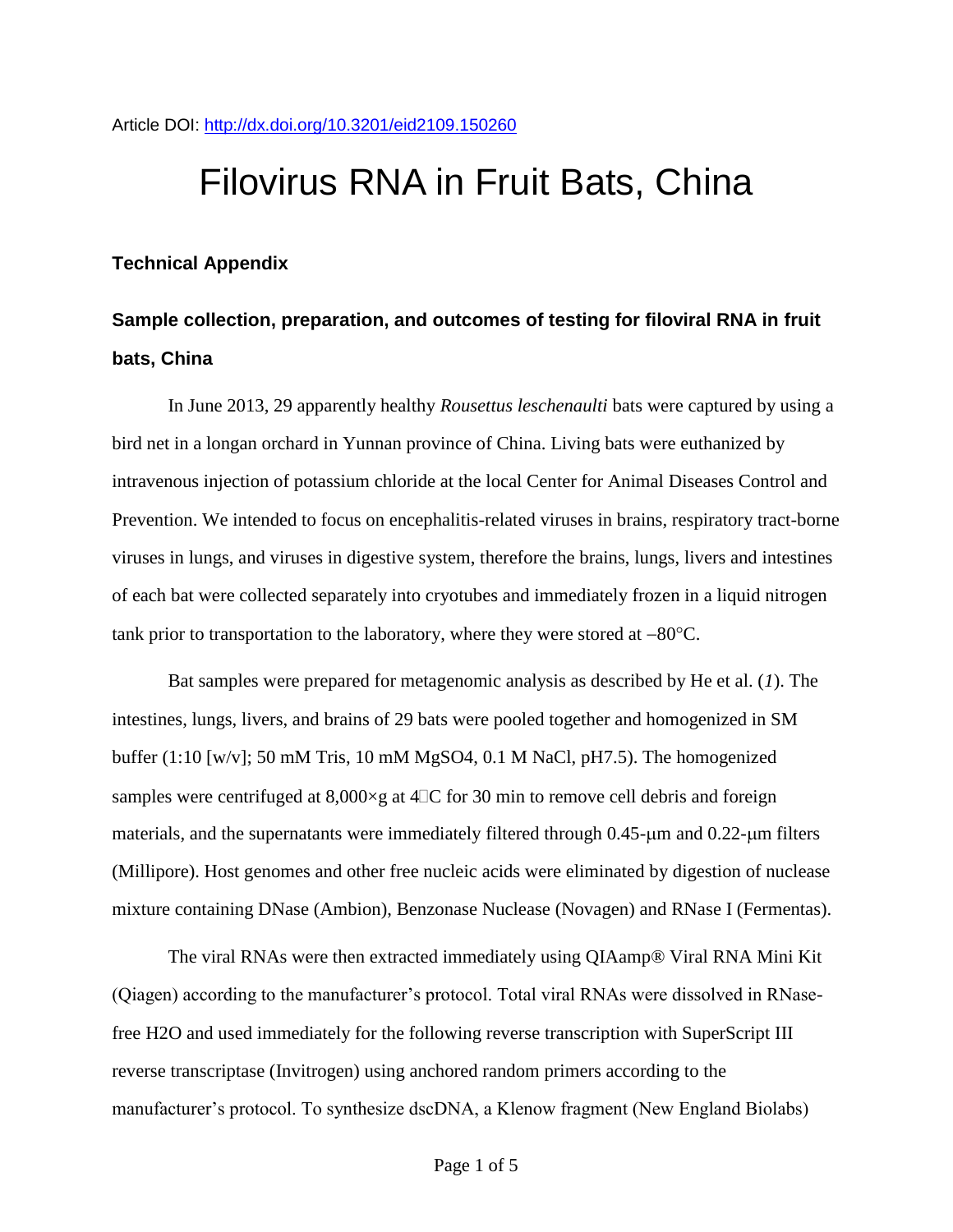was added to the cDNA mixture, and incubated at  $37^{\circ}$ C for 60 min. After inactivation of the enzyme, phosphates and free single-stranded bases in the dscDNA reaction was removed using shrimp alkaline phosphatase and exonuclease I (TaKaRa).

To obtain sufficient viral nucleic acid, single primer amplification was employed to amplify the dscDNA with the Accuprime Taq DNA Polymerase System (Invitrogen) according to the manufacturer's protocol. Briefly, a 50  $\mu$  reaction system containing 10  $\mu$  of the above dscDNA mixture, random primers (20 mM), 10×Accuprime buffer I, and Taq DNA Polymerase (1 U) was denatured at 94 $\degree$ C for 2 min, followed by 40 cycles of 94 $\degree$ C denaturing for 30 s, 54 $\degree$ C annealing for 30 s,  $68^{\circ}$ C extending for 1 min with final  $68^{\circ}$ C extension for 8 min. The PCR products were then purified using the QIAquick PCR Purification Kit (Qiagen) and dissolved in 50 μl TE buffer (100 mM Tris-HCl, 10 mM EDTA, pH8.0). The purified PCR products were pooled together and then subjected to HiSeq 2000 (Solexa) sequencing in 1 lane by the Beijing Genome Institute (BGI).

To screening filovirus in these samples, the longest contig generated by viral metagenomic analysis was used as a template for design of specific semi-nested primers (Filo-F/Filo-in-F/Filo-R). Nested degenerate primer pairs (FV-F1/FV-R1, FV-F2/FV-R2) were also designed targeting the most conserved region of the L gene of all currently known filoviruses. Viral RNA of each tissue was extracted as above description; cDNA was synthesized by random hexamers and SuperScript III reverse transcriptase (Invitrogen). The 2 PCR methods were conducted by the same Master PCR Mix (Tiangen) and program: denaturing at  $94^{\circ}$ C for 2 min, followed by 30–35 cycles of 94 $\degree$ C denaturing for 30 s, 54 $\degree$ C annealing for 30 s, 72 $\degree$ C extending for 40 s with final  $72^{\circ}$ C extension for 5 min. PCR products with expected size were directly sequenced by an ABI 3730 DNA Analyzer (Invitrogen).

The positive sample obtained by above RT-PCR screening was used for full genome amplification. A total of 2 dozen degenerate primer pairs covering the full genome were further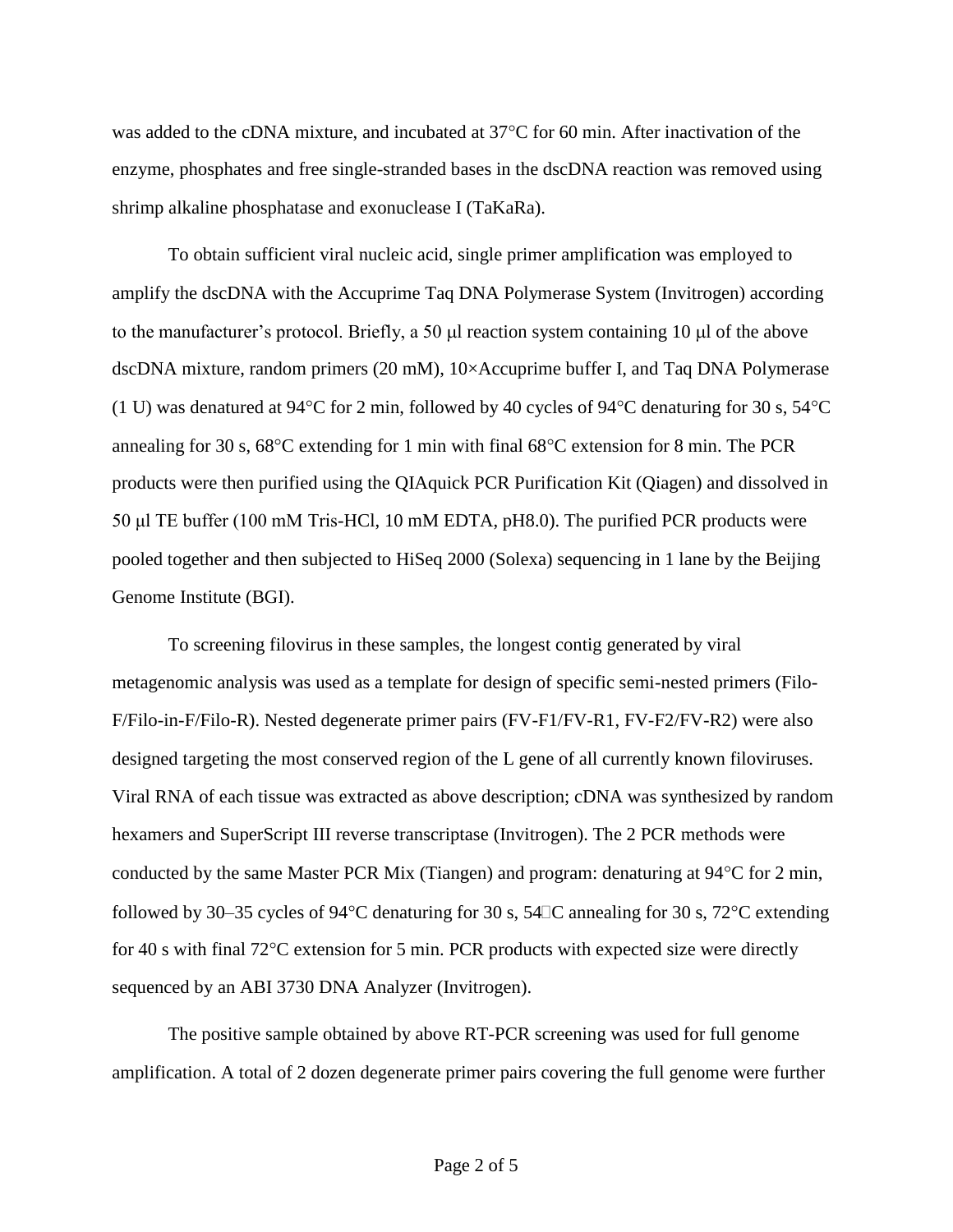designed by alignment of these contigs with the full genomes of representative filoviruses within the 3 genera. The positive cDNA and LA Taq DNA polymerase (TaKaRa) were used to amplify full genome according to the manufacturer's protocol. The reaction system was denatured at 94°C for 2 min, followed by 40 cycles of 94°C denaturing for 30 s, 54-57°C annealing for 30 s, 72°C extending for 1–3 min with final 72  $\Box$ C extension for 7 min. Negative control was ddH2O, but positive control was not considered due to filoviruses not available in China as well as a lack of corresponding biosafety facility. Positive amplicons were purified and ligated into the pMD18-T vector (TaKaRa), used to transfect TOP10 chemically competent Escherichia coli (Tiangen), and then sequenced by an ABI 3730 DNA Analyzer (Invitrogen). Of each amplicon, 5 clones were sequenced.

|        |     |                                            |              | Nucleotide | Virus (Genbank Accession |
|--------|-----|--------------------------------------------|--------------|------------|--------------------------|
| Contig | bp  | Sequence $(5' \rightarrow 3')$             | Gene         | identity   | no./location)            |
| 1      | 207 | AATAATCTGGAACATGGATTGTATCCTCAGTTATCAGCTAT  | <b>NP</b>    | 74%        | Lloviu virus             |
|        |     | AGCAATAGGTATTGCAACTGCACATGGCAGCACACTTGGA   |              |            | (JF828359/1,395-1,601)   |
|        |     | GGTGTTAATGTAGGTGAACAATTTCAACCATTGCGTGAAG   |              |            |                          |
|        |     | CTGCAACAGAGGCAGAAAAGCAGCTACAACGGTACACAG    |              |            |                          |
|        |     | AAATAAAGGAATTGGACCAGCAAGGTTTAGATGATCAAGA   |              |            |                          |
|        |     | <b>ACGTAAG</b>                             |              |            |                          |
| 2      | 354 | GTGAAATGCTGTCCCGAACAATTGAAAGATGCTCATGAGA   | <b>VP35</b>  | 69%        | Sudan ebolavirus         |
|        |     | ATTTGACTCGTGTTAATTCATTAACTGAAAAAACTTTTGCTA |              |            | (KC24278/3,668-4,022)    |
|        |     |                                            |              |            |                          |
|        |     | GATCATCTTCCAGGATATGAGACAGCATTTCACCAATTAAC  |              |            |                          |
|        |     | ACAGGTAATATGCAAGATTGCAAAAGATGAGGGTCAATTG   |              |            |                          |
|        |     | GAGCAAGTTCATACAGAATTTCAATCCTCCTTAGCTGAAG   |              |            |                          |
|        |     | GTGATTCTCCACAAAGTGCATTAATACAATTGACTAAACGC  |              |            |                          |
|        |     | ATGACTATTTTCGACGGAAGATCACCTCCACTGATTCATAT  |              |            |                          |
|        |     | AAACACACGAGCAGCCTACGACGACGAT               |              |            |                          |
| 3      | 129 | TTCTCTGGATTCAAAAAGGACACAGACATTGGGCTATTAG   | $\mathbf{I}$ | 72%        | Tai Forest ebolavirus    |
|        |     | CACTCAAAAAGCCATTAGATTATAGTACAATTGTTGTCACC  |              |            | (FJ217162/14,191-        |
|        |     | TTATCAATACCCCAAGTCTTAGGGGGATTATCATTTTTGAA  |              |            | 14,319)                  |
|        |     | <b>TCCAGAG</b>                             |              |            |                          |

Technical Appendix Table 1. Sequences of contigs generated by viral metagenomic analysis and their identities to filoviruses\*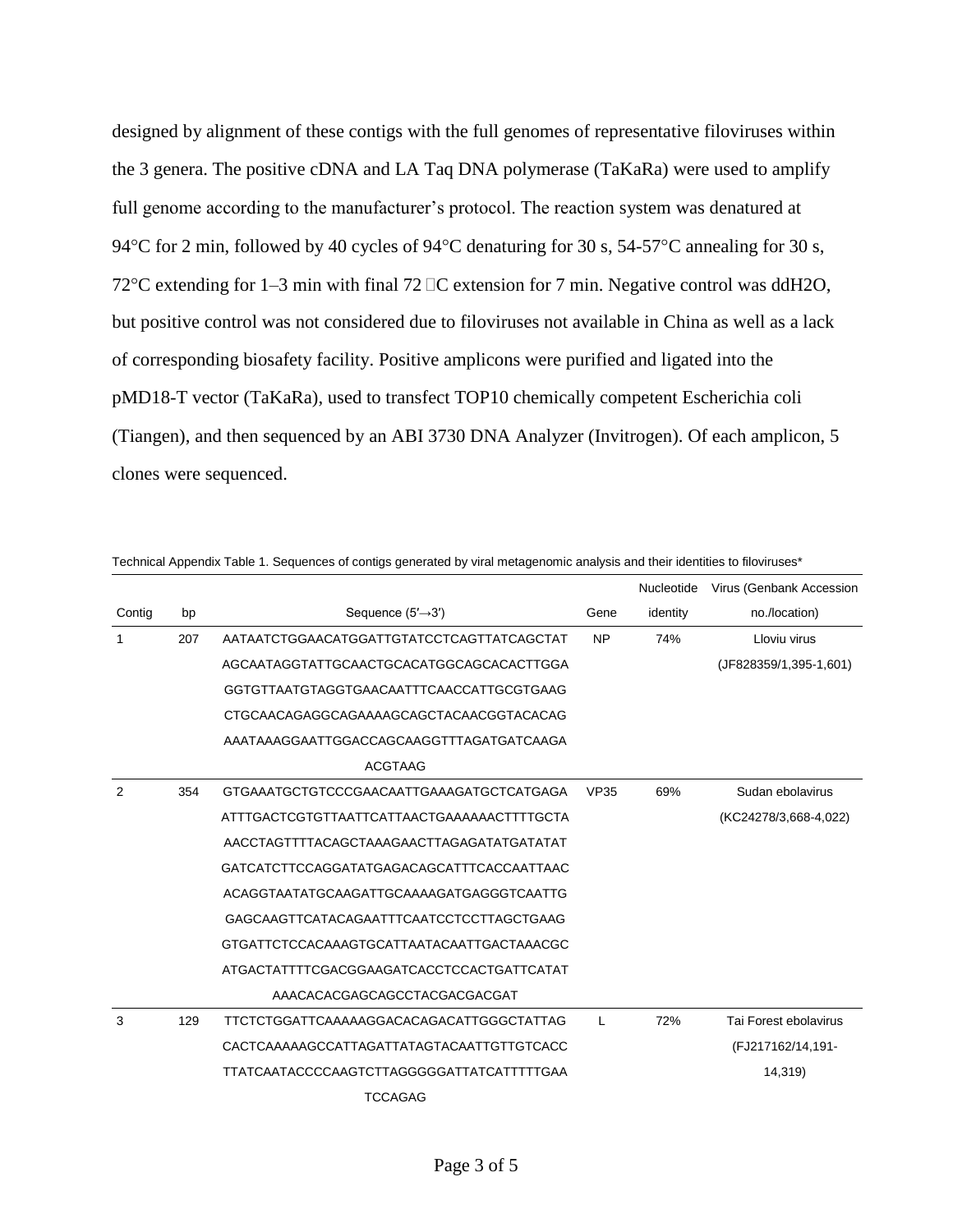|        |    |                                |      |          | Nucleotide Virus (Genbank Accession |
|--------|----|--------------------------------|------|----------|-------------------------------------|
| Contig | bp | Sequence $(5' \rightarrow 3')$ | Gene | identity | no./location)                       |
|        |    |                                |      |          |                                     |

\*NP, nucleoprotein; VP, viral protein.

| Technical Appendix Table 2. Primers used in this study. Primers Filo-F, Filo-in-F, Filo-R, FV-F1, FV-R1, FV-F2 and FV-R2 are used      |
|----------------------------------------------------------------------------------------------------------------------------------------|
| to screen filovirus in samples, the rest are used to amplify full genome. The locations of primers refer to the position on the genome |
| of EBOV (HQ613402).                                                                                                                    |

| Primer            | Sequence $(5' \rightarrow 3')$ | Polarity  | Location      |
|-------------------|--------------------------------|-----------|---------------|
| Filo-F            | <b>TGATATATGATCATCTTCCAGG</b>  | $\ddot{}$ | 3,727-3,748   |
| Filo-in-F         | <b>GCATTTCACCAATTAACACAGG</b>  | $\ddot{}$ | 3,759-3,780   |
| Filo-R            | <b>TTTATATGAATCAGTGGAGGTG</b>  |           | 3,920-3,941   |
| $FV-F1$           | <b>GCMTTYCCIAGYAAYATGATGG</b>  | $\ddot{}$ | 13,261-13,282 |
| FV-R1             | <b>GTDATRCAYTGRTTRTCHCCCAT</b> |           | 13,713-13,739 |
| FV-F2             | TDCAYCARGCITCDTGGCAYC          | $\ddot{}$ | 13,316-13,336 |
| FV-R <sub>2</sub> | <b>GIGCACADGADATRCWIGTCC</b>   |           | 13,646-13,666 |
| F <sub>1</sub>    | ATCTGGAACATGGMYTGTATCC         | $\ddot{}$ | 1,308-1,329   |
| F <sub>2</sub>    | <b>GGAACATGGMYTGTATCCTCAG</b>  | $\ddot{}$ | 1,312-1,333   |
| R <sub>1</sub>    | <b>GYTTYTCWGCCTCTGTTGCAGC</b>  |           | 1,424-1,445   |
| F <sub>3</sub>    | ACTGCTGCAGCTACTGAAGCTTACTGG    | $\ddot{}$ | 3,510-3,536   |
| F <sub>4</sub>    | AAAGATGCTCATGAGAATTTGACTCG     | $\ddot{}$ | 3,780-3,805   |
| F <sub>5</sub>    | <b>TCCTTAGCTGAAGGTGATTCTCC</b> | $\ddot{}$ | 3,843-3,865   |
| F <sub>6</sub>    | CCAGGATATGGGACAGCATTTCACC      | $\ddot{}$ | 3,889-3,913   |
| F7                | AAGATTGCAAAAGATGAGGGTCAATTGG   | $\ddot{}$ | 3,933-3,960   |
| F <sub>8</sub>    | CCTCCTTAGCTGAAGGTGATTCTCC      | $\ddot{}$ | 3,986-4,010   |
| F <sub>9</sub>    | CARAAVWYVTAYAGYTTTGAYTCAAC     | $\ddot{}$ | 4,704-4,729   |
| R <sub>2</sub>    | GCDGMNGYNGTTGARTCAAARC         |           | 4,717-4,738   |
| R <sub>3</sub>    | <b>GGNACACCDGHHCKRAADSCCCA</b> |           | 6,213-6,235   |
| F <sub>10</sub>   | YCCHMGNTGYCGBTATGTICAC         | $\ddot{}$ | 6,353-6,374   |
| R4                | TGTGNACATAVCGRCANCKDGG         |           | 6,354-6,375   |
| F <sub>11</sub>   | CRGACACACAAAAASAADRRA          | $\ddot{}$ | 7,237-7,257   |
| F <sub>12</sub>   | TGGACDGGNTGGMRRCARTGG          | $\ddot{}$ | 7,889-7,909   |
| R <sub>5</sub>    | AYCCAYTGYYKCCANCCHGTCC         |           | 7,890-7,911   |
| F <sub>13</sub>   | VVDTTYGARGCHGCVYTRTGGC         | $\ddot{}$ | 9,088-9,109   |
| F <sub>14</sub>   | <b>GCHGCVYTRTGGCARSRDTGGG</b>  | $\ddot{}$ | 9,097-9,118   |
| F <sub>15</sub>   | WGCVYTRTGGCARCADTGGG           | $\ddot{}$ | 9,099-9,118   |
| R <sub>6</sub>    | <b>GAYYSYCKRTCCCAHTGYTGCC</b>  |           | 9,107-9,128   |
| R7                | <b>GTCAKBGHCCAKGCWGGDGC</b>    |           | 10,459-10,478 |
| F <sub>16</sub>   | GARTAACTAYGARGAAKATTAA         | $\ddot{}$ | 11,410-11,431 |